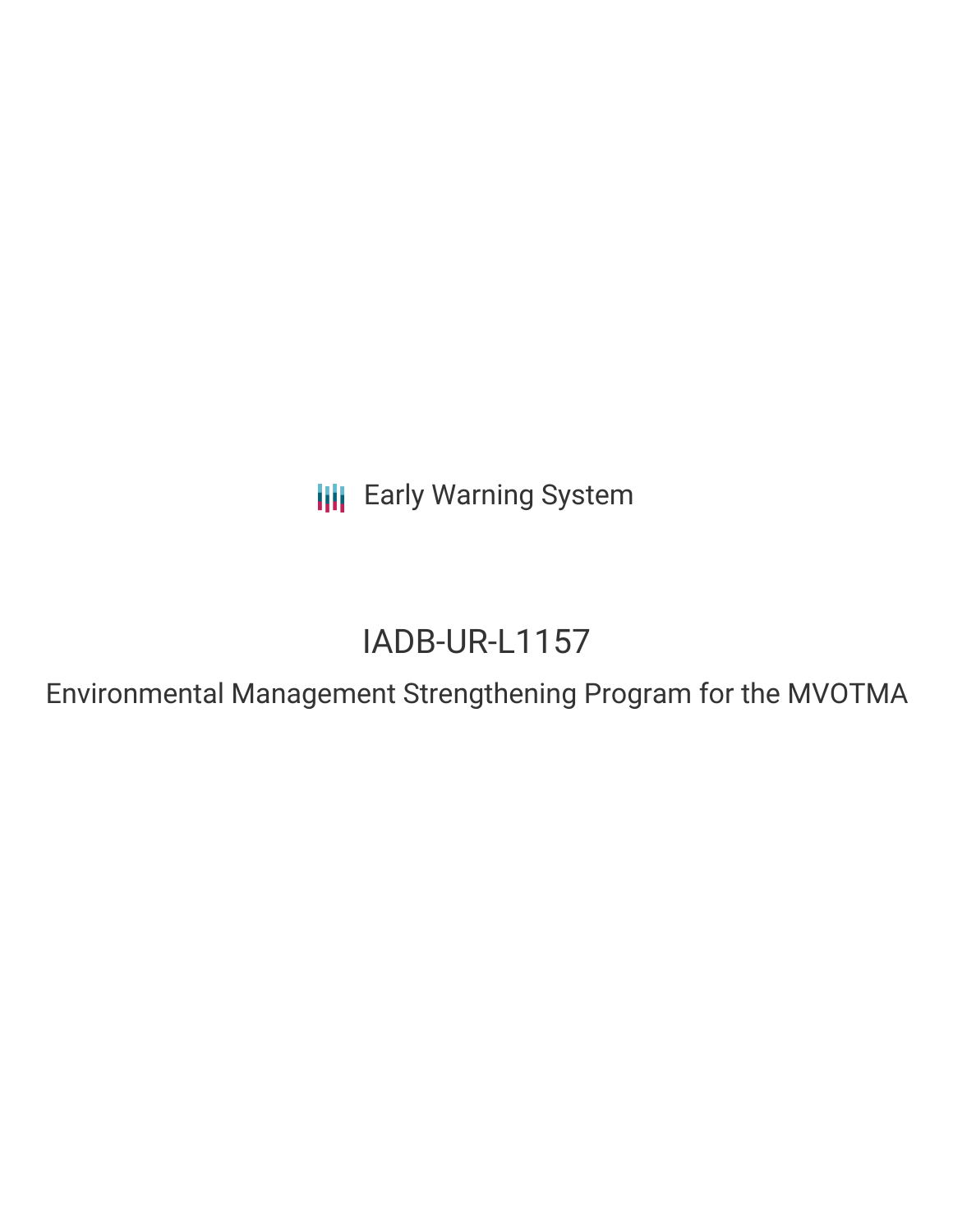

#### **Quick Facts**

| <b>Countries</b>               | Uruguay                                |
|--------------------------------|----------------------------------------|
| <b>Financial Institutions</b>  | Inter-American Development Bank (IADB) |
| <b>Status</b>                  | Approved                               |
| <b>Bank Risk Rating</b>        | С                                      |
| <b>Voting Date</b>             | 2019-09-04                             |
| <b>Borrower</b>                | Government of Uruguay                  |
| <b>Sectors</b>                 | <b>Climate and Environment</b>         |
| <b>Investment Type(s)</b>      | Loan                                   |
| <b>Investment Amount (USD)</b> | $$5.00$ million                        |
| <b>Project Cost (USD)</b>      | \$7.00 million                         |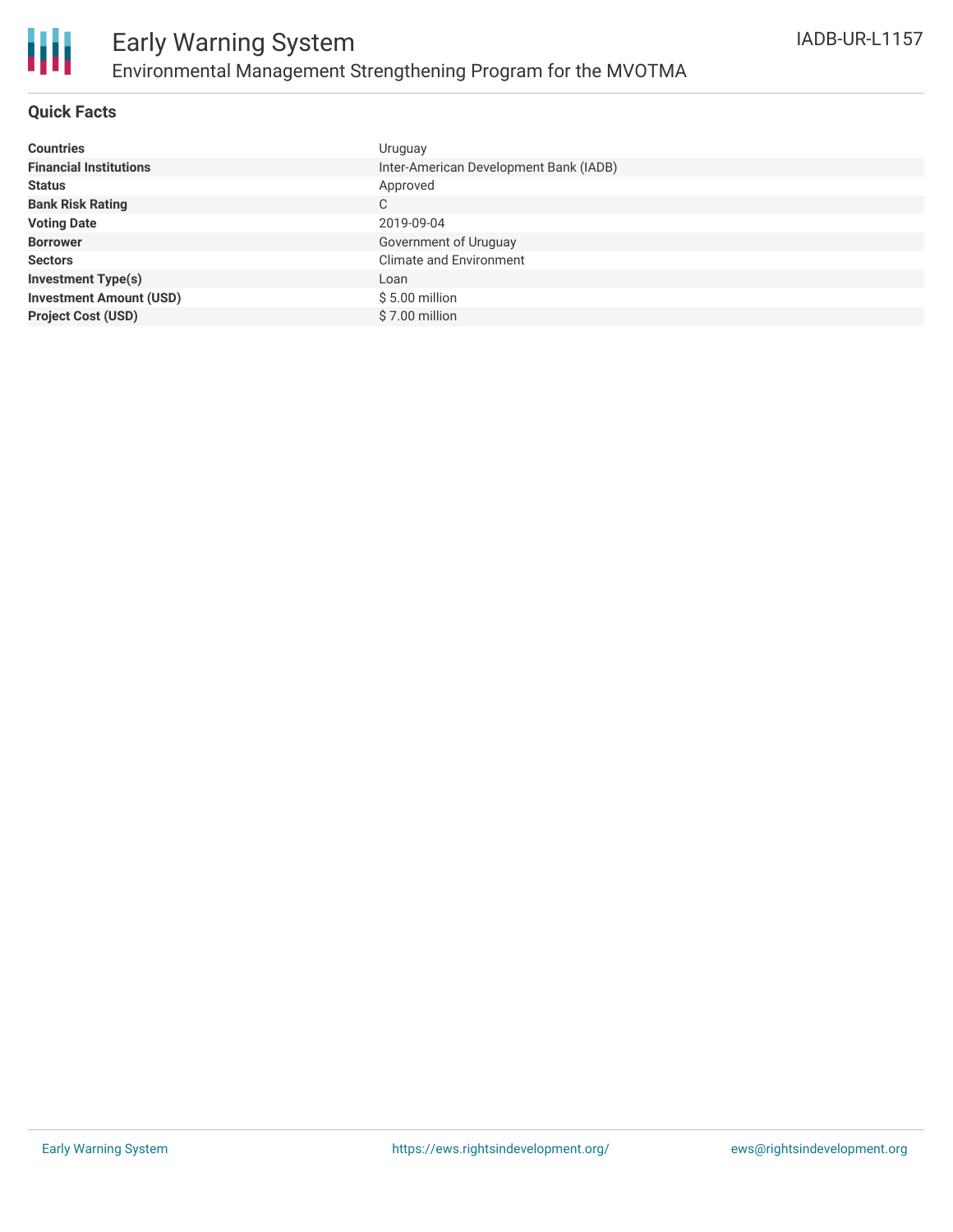

#### **Project Description**

The general objective of the program is to help improve management of environmental quality and sustainability through strengthening of the MVOTMA and through the framework of the National Environmental Plan for Sustainable Development (PANDS) and the watershed action plans. The program has two specific objectives: (i) to strengthen the functions of strategic planning, evaluation, control, and environmental monitoring within the MVOTMA; and (ii) to strengthen integrated management of priority watersheds, with emphasis on reducing pollutant load from agricultural sources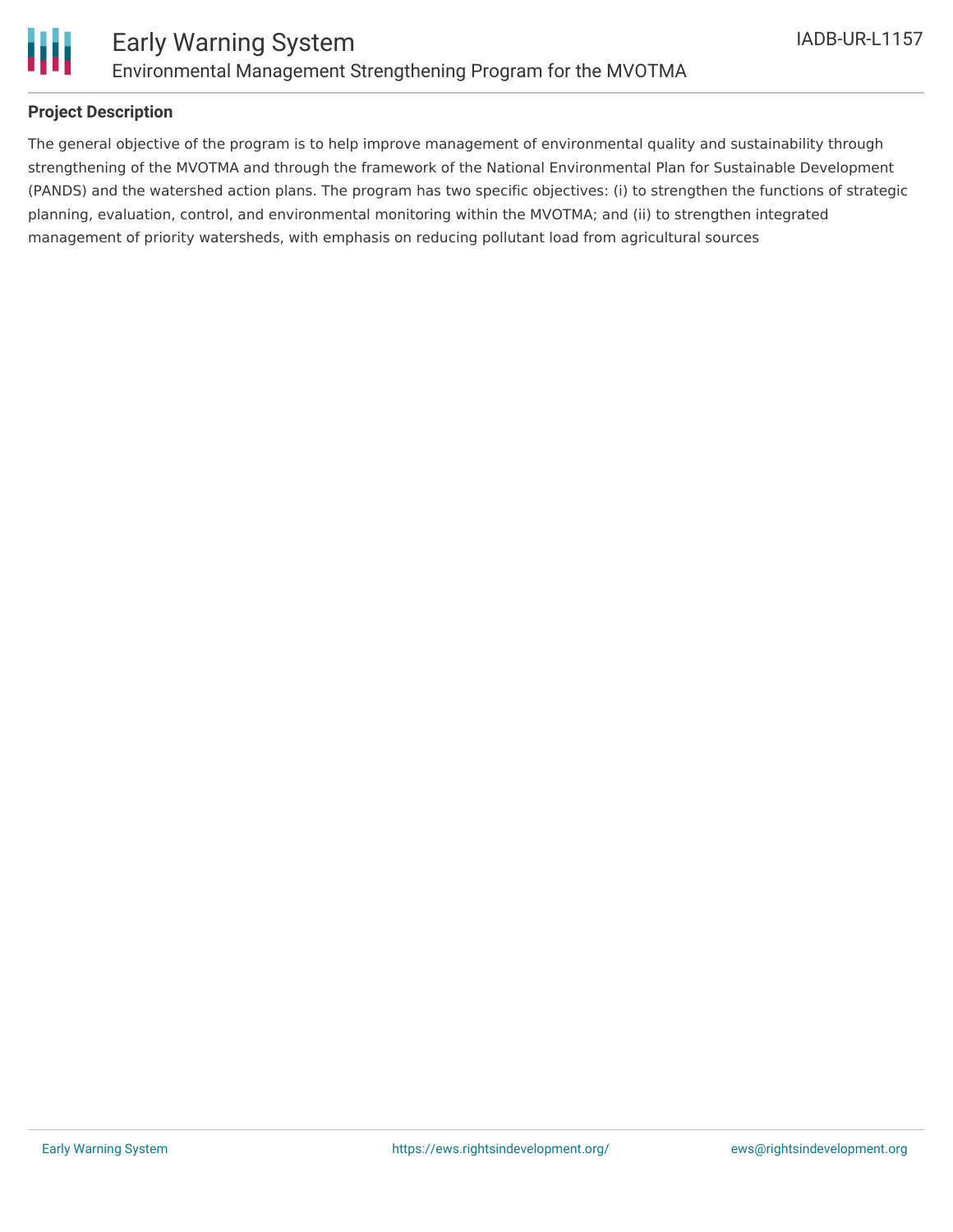

### Early Warning System Environmental Management Strengthening Program for the MVOTMA

#### **Investment Description**

• Inter-American Development Bank (IADB)

Ordinary Capital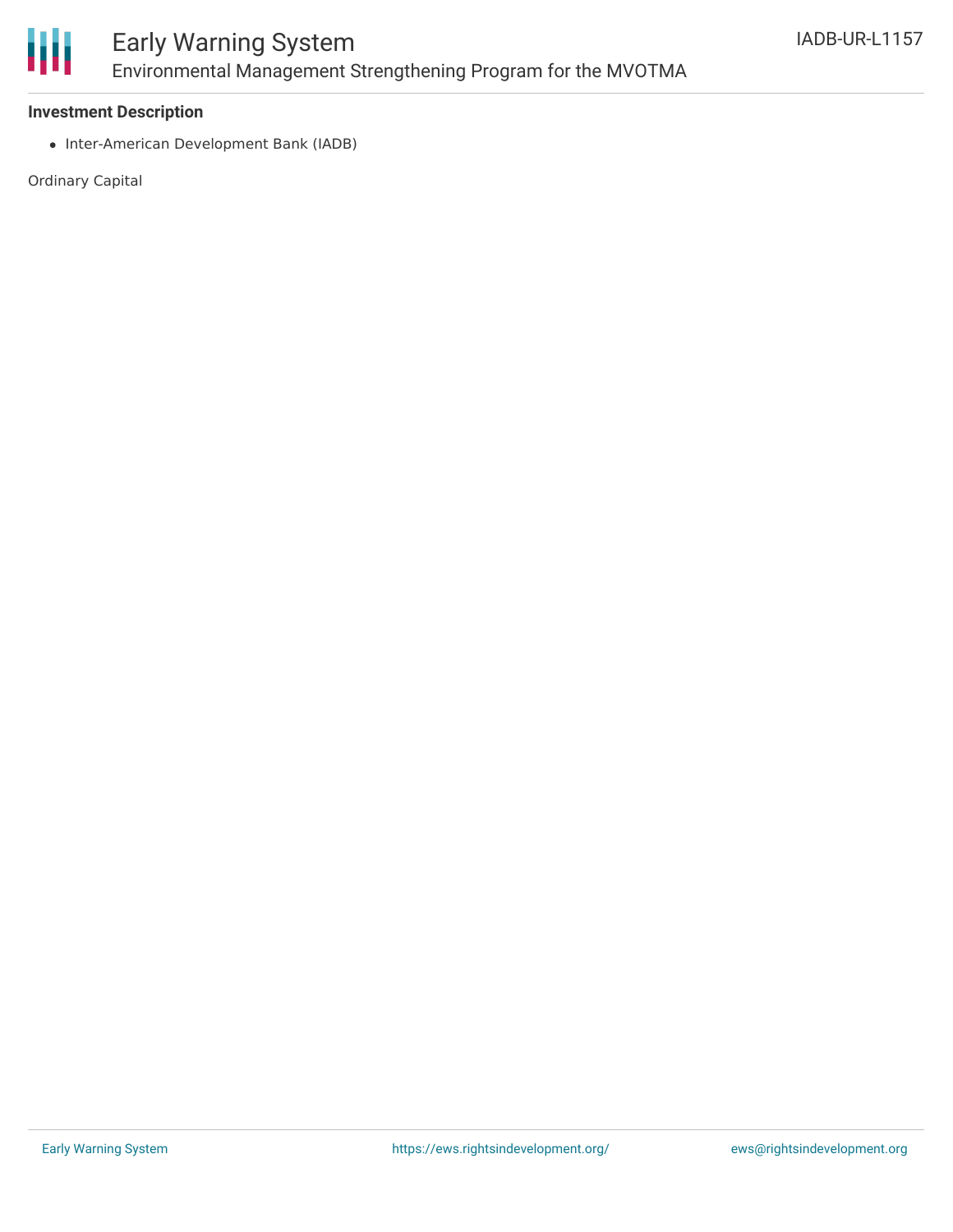#### **Contact Information**

#### ACCOUNTABILITY MECHANISM OF IADB

The Independent Consultation and Investigation Mechanism (MICI) is the independent complaint mechanism and fact-finding body for people who have been or are likely to be adversely affected by an Inter-American Development Bank (IDB) or Inter-American Investment Corporation (IIC)-funded project. If you submit a complaint to MICI, they may assist you in addressing the problems you raised through a dispute-resolution process with those implementing the project and/or through an investigation to assess whether the IDB or IIC is following its own policies for preventing or mitigating harm to people or the environment. You can submit a complaint by sending an email to MICI@iadb.org. You can learn more about the MICI and how to file a complaint at http://www.iadb.org/en/mici/mici,1752.html (in English) or http://www.iadb.org/es/mici/mici,1752.html (Spanish).